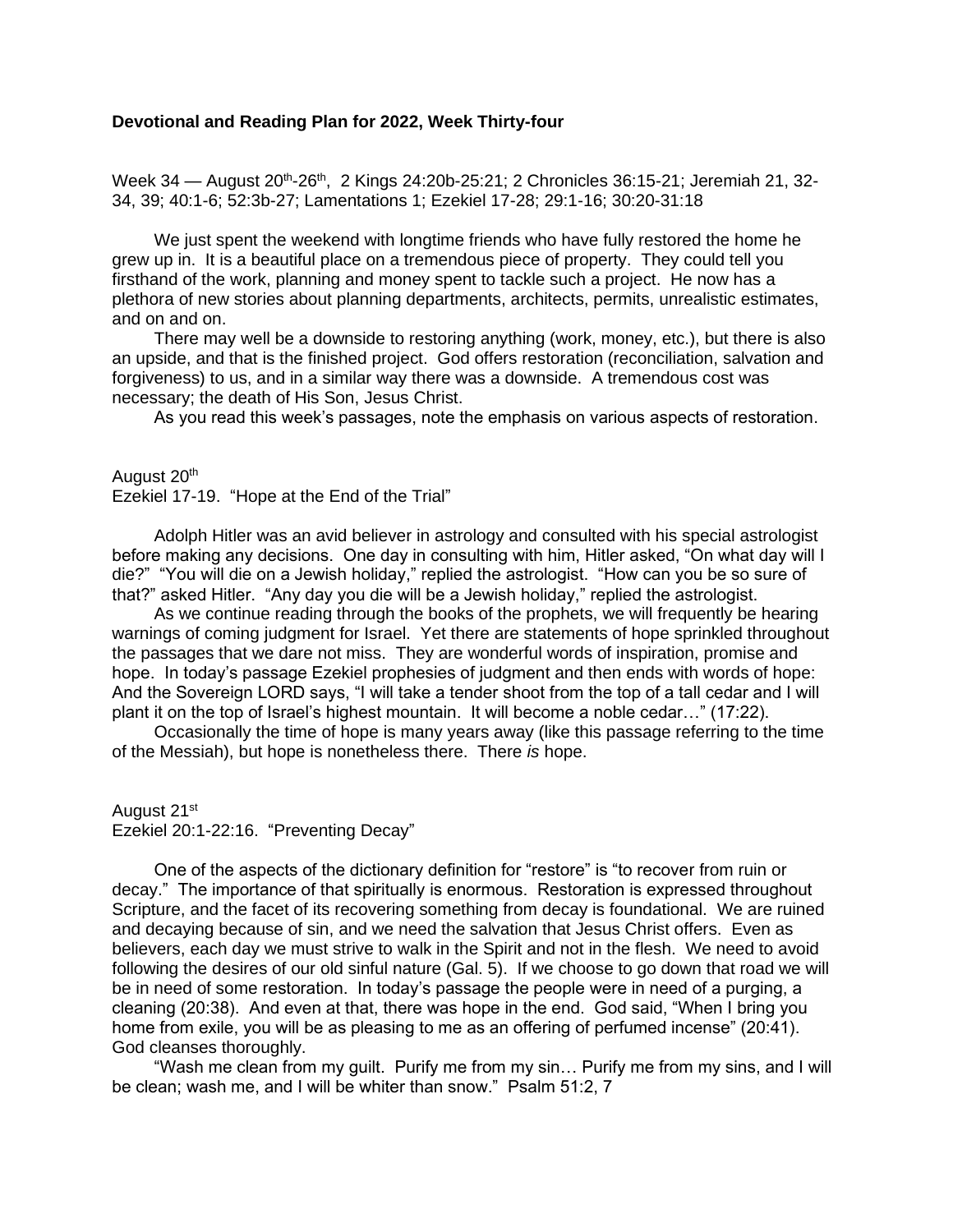August 22nd 2 Kings 24:20b-25:2; Jeremiah 39:1; 52:3b-5; Ezekiel 22:17-24:14. "In the Cooking Pot"

Have you ever felt like you were in the "cooking pot"? In the 1987 AFC Championship football game between Cleveland and Denver, Ernest Byner fumbled the ball just as he got ready to score a touchdown. That mistake cost the Cleveland Browns the championship, a trip to the Super Bowl and is what most people remember about Ernest Byner. Even though Ernest Byner had an otherwise stellar fourteen-year career in the NFL and was ranked 16th on the alltime rushing list, many angry Cleveland fans will not forget the "infamous fumble." His fumble ruined an otherwise impressive performance, as he finished the game with 67 rushing yards, 7 receptions for 120 yards, and 2 touchdowns.

When you're in the "cooking pot" you wish you could do things over. No one felt that more than Judah. They were under siege for  $2\frac{1}{2}$  years. If they could back up the clock for a do-over they would. But they had ignored the warnings cried out for years by God's prophets. Maybe not from a fumble, but most of the time we wind up in the "cooking pot" we have gone there willfully.

August 23rd Jeremiah 21, 34; Ezekiel 24:15-25:17; 29:1-16; 30:20-31:18. "Crime but No Time?"

Picture the familiar scene: A wrong has been done, a punishment must be made, and the offender is suddenly sorry. It is possible to apologize for getting caught and not for the offense. This was the case with King Zedekiah. He had been warned time and again of God's coming judgment if he would not change. Now the judgment came and suddenly he wanted it taken away. He requested of Jeremiah, "Please ask the LORD to help me… perhaps He will do this for me… and this…" (21:2). He did not admit his sin. He was only sorry for getting caught and having to reap the penalty of which he had been warned often. And then he suggests a few things the Lord could do.

Make it personal as you consider three of the factors in that situation: Have you been guilty of expecting God to get you out of the trouble you put yourself into? Is it easier to ignore God's warnings when things are going well? Is it possible to just use God when it's to our advantage?

August 24<sup>th</sup> Jeremiah 32-33; Ezekiel 26:1-14. "Fully Restored"

God's encouraging words of restoration came in the form of promise to Israel. His promises of restoration were part of His plan for Israel. It's important for us to remember that His plan covers everything; the beginning, middle, and end.

His restoration is not haphazard. I can think of some building projects I've been involved in that were not thought through. For instance, a building restoration is a well-planned process. First, you must know the original state or condition of the building. Second, you must know the full extent of decay/disrepair of the current condition. Third, having an accurate picture allows you to know the true cost for the restoration project. Final, after the price is paid and the work completed; the building is once again the beautiful building it was originally created to be.

God had a plan from the beginning concerning Christ's restoration of the kingdom (see Acts 3:21). God also had a plan concerning our restoration: "He has reconciled you to Himself